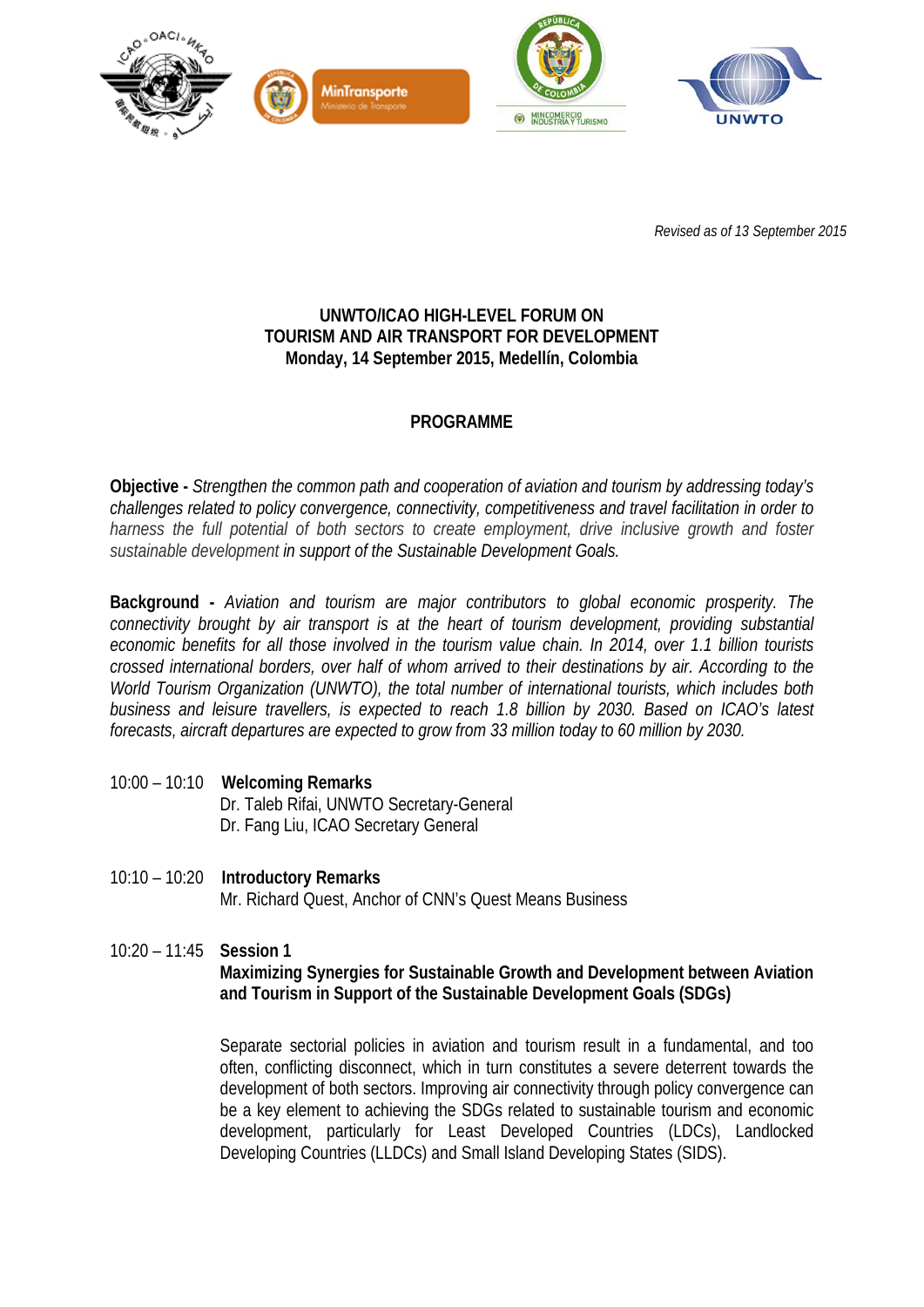This session will discuss:

- how to balance the benefits between tourism and air transport by establishing more closely knit dialogue and cooperation between tourism and aviation authorities;
- how effective policy framework and quidance can contribute to optimizing connectivity, ensuring competition, maximizing economic growth and social progress, supporting sustainable tourism, creating jobs and promoting local culture and products;
- how can States create the conditions for reliable, sustainable and resilient infrastructure development to foster economic growth and social well-being, with a focus on affordable and equitable access for all; and
- how to build on existing monitoring and measurement systems to support statistical capacity-building in developing countries.

**Moderator**: Dr. Fang Liu, ICAO Secretary General

#### **Remarks by Experts**:

Mr. Sergio Pimenta, Director and Global Co-Head of the International Finance Corporation's Agribusiness, Manufacturing and Services Investments (World Bank Group)

Mr. David Scowsill, President and CEO, World Travel and Tourism Council (WTTC)

**Remarks by delegations** starting with H.E. Mrs. Cecilia Álvarez-Correa, Minister of Trade, Industry and Tourism of Colombia

### 11:45 – 13:10 **Session 2 Powering Travel and Tourism through Seamless Travel**

Travel facilitation, which allows people to cross international borders safely and efficiently, enhances a State's competitiveness, contributing directly to export growth and economic and social benefits globally. It also improves the overall travellers' experience, which in turn, fuels tourism demand.

This session will address:

- how to effectively implement international standards and procedures for border control and clearance;
- how the use of new technologies can make travel more accessible, convenient and efficient;
- how to define and implement policies which facilitate international travel and tourism while ensuring sustainable economic and social benefits globally;
- how can air transport operators, tourism service providers and governments cooperate to ensure intermodal transportation;
- how can governments and other stakeholders strike a balance between security and facilitation;
- how to build on recent initiatives on visa facilitation around the world, such as simplifying visa processes, regional cooperation and improving the delivery of information; and
- how regional and economic blocs can better foster travel facilitation and tourism development.